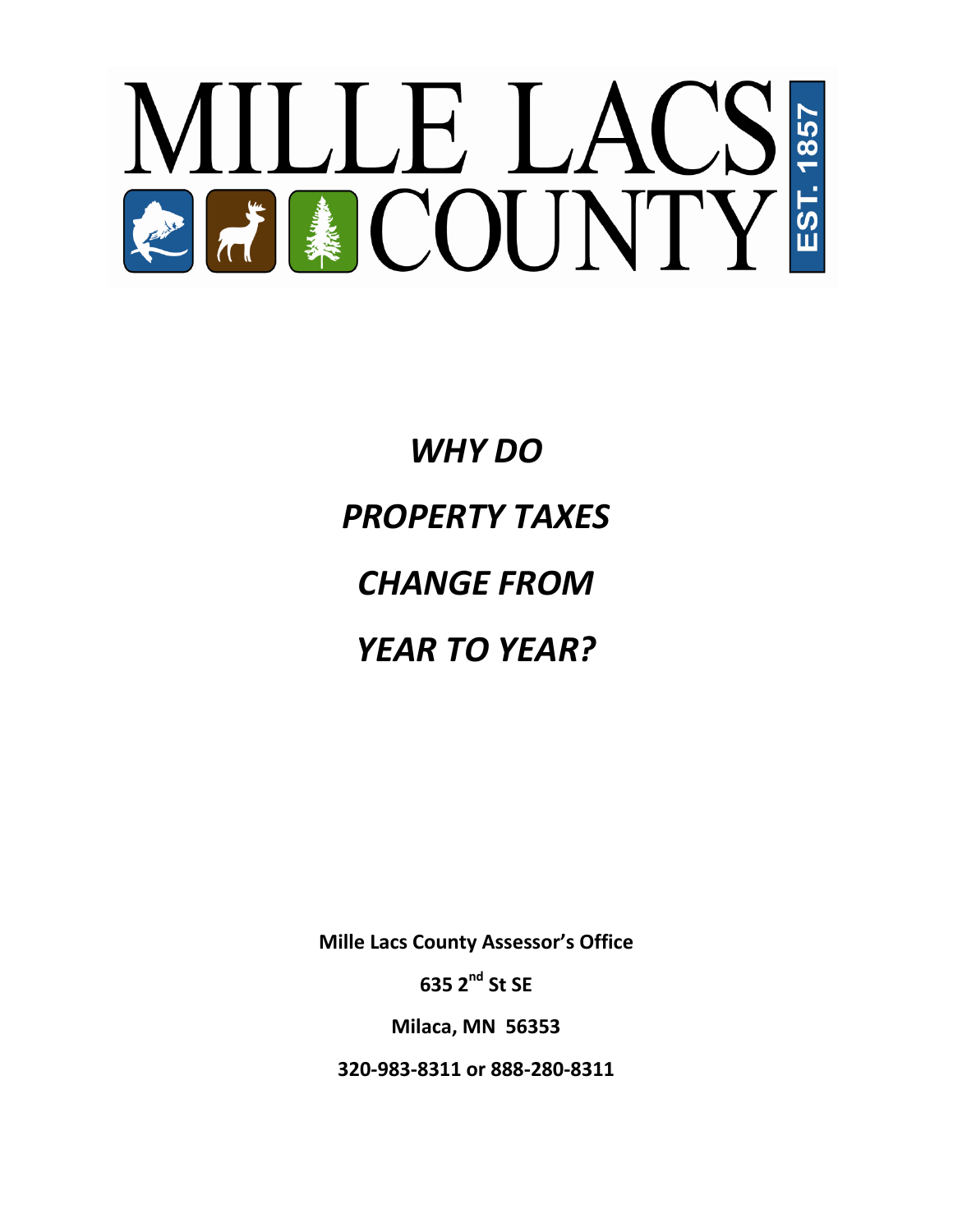#### *THE MARKET VALUE OF A PROPERTY MAY CHANGE*

**Each parcel of property by Minnesota Statute must be physically reviewed at a minimum of once every five years. A sales study by the Department of Revenue is done to determine if the property is assessed similarly to like properties. If the study doesn't show a ratio between values and actual sales of 95% - 105%, the Commissioner of Revenue will issue an order that will affect the taxable value of a class or taxing jurisdiction of property. Additions and major improvements to the property generally increase its market value**.

# *THE MARKET VALUE OF OTHER PROPERTY IN YOUR TAXING DISTRICT MAY CHANGE, SHIFTING TAXES FROM ONE PROPERTY TO ANOTHER*

**If the market value of a property increases more or less than the average increase or decrease in a taxing district, the taxes on that property will also change. New construction in a taxing district increases the tax base and will affect the district's tax rate.**

## *THE STATE LEGISLATURE MAY HAVE CHANGED THE PORTION OF TAX BASE PAID BY DIFFERENT CLASSES OF PROPERTY*

**A change in class rates established by the state legislature will require a change in the tax rate to raise the same amount of money. This change will also cause a shift in property tax from one classification of property to another.**

#### *THE STATE GENERAL TAX MAY CHANGE*

**The state legislature directly applies a State General Property Tax to commercial, industrial and seasonal recreational residential (SRR) property classes**

### *THE CITY BUDGET AND LEVY MAY CHANGE*

**Each year, city councils review the needs and wants of their citizens and the most effective way to meet those needs and wants. This is called "discretionary" spending in the city budget. Also included in the city budget is "non-discretionary" spending. This is spending that is required by state and federal mandates and court decisions and orders.**

#### *THE TOWNSHIP BUDGET AND LEVY MAY CHANGE*

**In March of each year townships set the levy and budget for the next year.**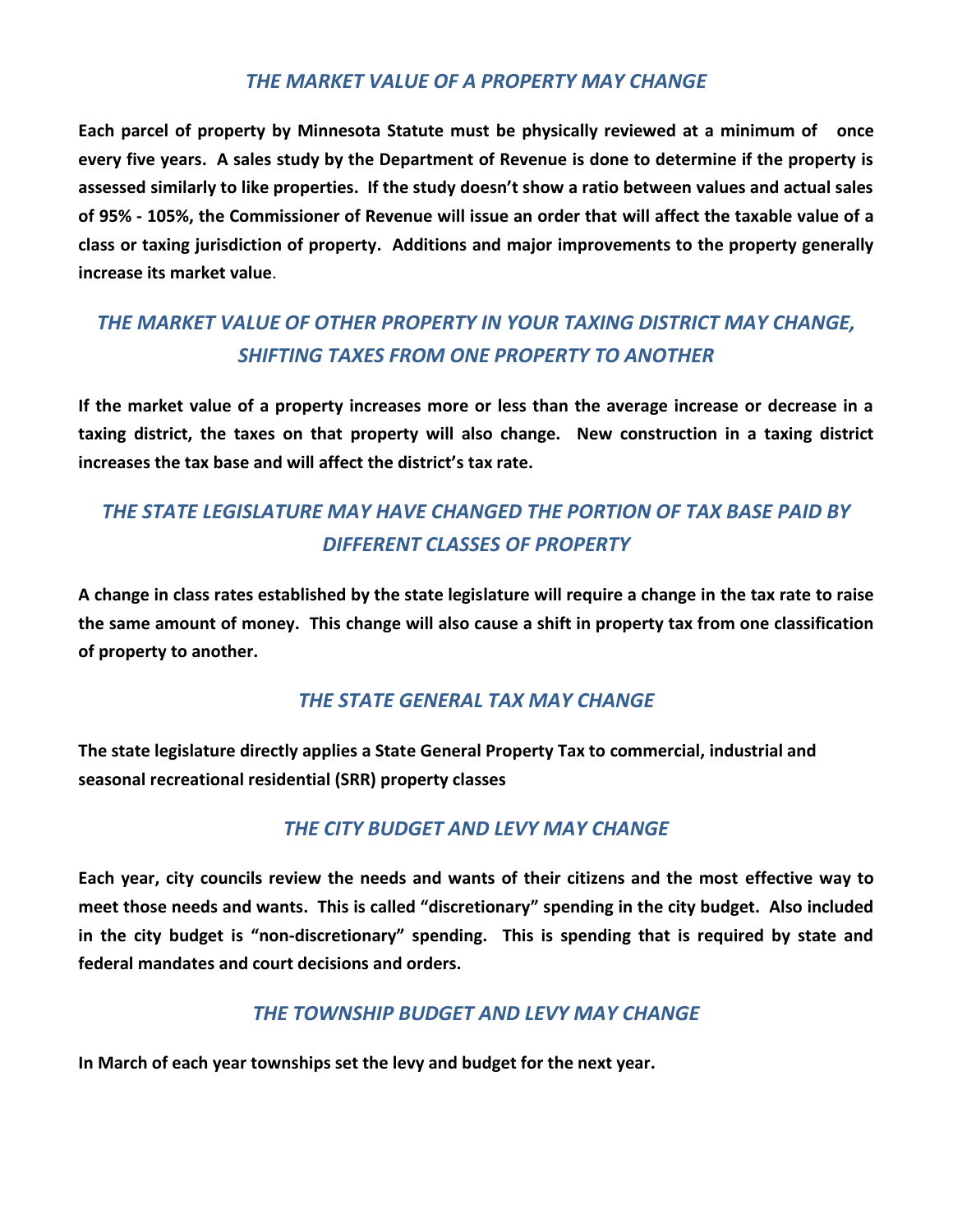#### **THE COUNTY BUDGET AND LEVY MAY CHANGE**

**Each year, counties review the needs and wants of their citizens and how to most effectively meet those "discretionary" needs and wants. Also included in the county budget is "non-discretionary" spending which is required by state and federal mandates and court decisions and orders. As much as 60% to 85% of the county expenditures are used to deliver mandated services.**

#### **THE SCHOOL DISTRICT'S BUDGET AND LEVY MAY CHANGE**

**Legislative bodies determine basic funding levels for K-12 education. Legislation also mandates services that the schools must perform and offer. Approximately 70% of school costs are paid on average by the state. Local school districts set levies for purposes which include safe school and community education, etc.**

#### **A SPECIAL TAXING DISTRICT'S BUDGET AND LEVY MAY CHANGE**

**Watershed districts, hospital districts, sewer districts, etc. are special districts that set levies to balance their budgets.** 

#### **SPECIAL ASSESSMENTS MAY BE ADDED TO YOUR PROPERTY TAX BILL**

**Street improvements, water lines, curb and gutter and solid waste are examples of improvements that directly benefit your property and may be funded, in whole or in part, through a special assessment that is directly added to your tax bill.**

### **VOTERS MAY HAVE APPROVED A SCHOOL, CITY/TOWNSHIP, COUNTY OR SPECIAL DISTRICT REFERENDUM**

**Local referendums may be held for local government construction projects, excess operating levies for schools or many other purposes. Referendum levies may be spread on either the market value or the tax capacity of a property. The manner in which the levy is spread depends on the process and type of referendum being levied.**

#### **FEDERAL AND STATE MANDATES MAY HAVE CHANGED**

**Both the State and Federal governments require local governments to provide certain services. Local governments are required to follow certain rules when providing these mandated services. Often times these mandates require an increase cost and level of service delivery.**